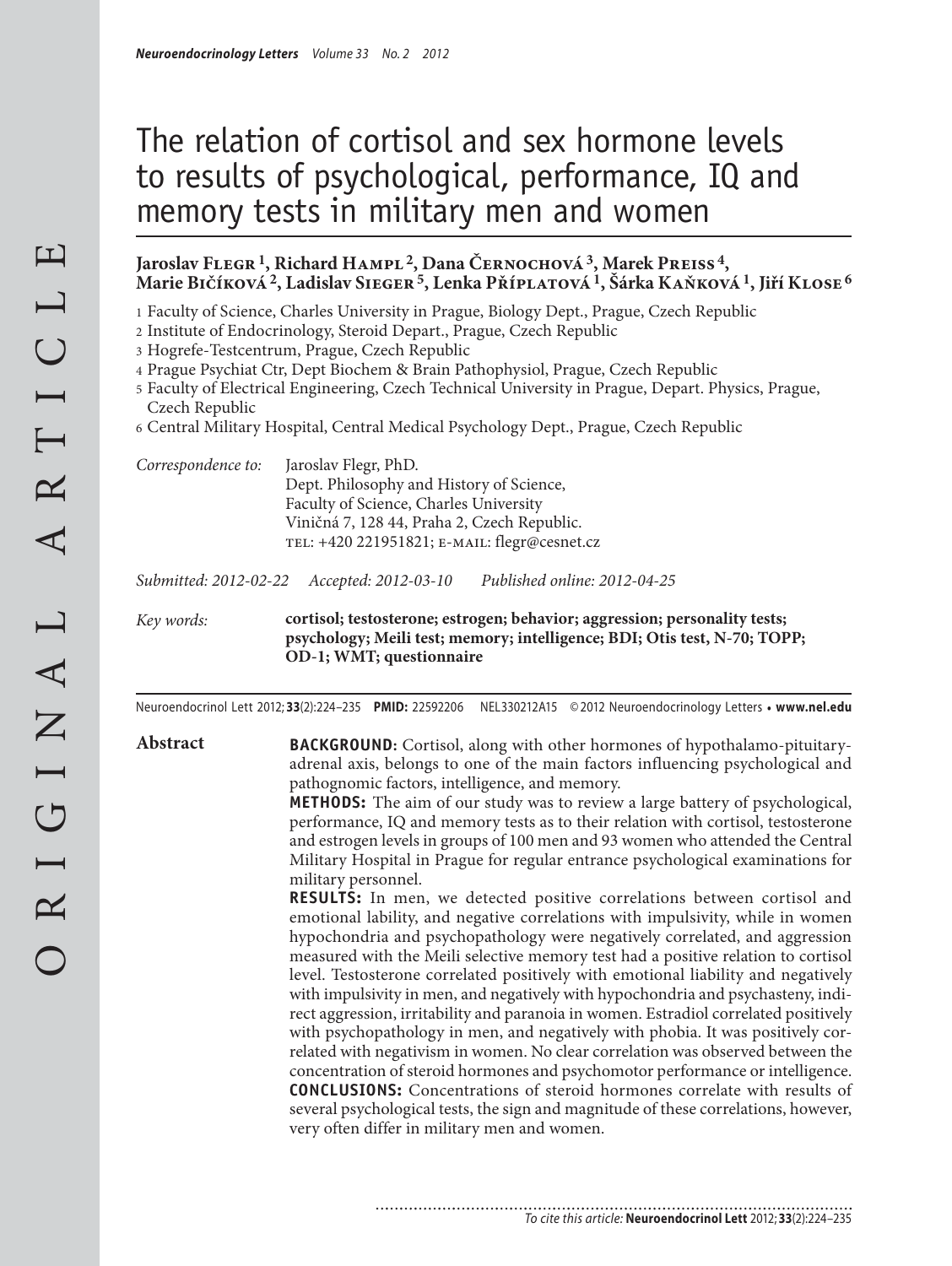#### **INTRODUCTION**

Cortisol, as one of principal stress hormones which, along with other hormones of hypothalamo-pituitary-adrenal axis, belongs to one of the main factors influencing psychological and pathognomic factors, intelligence, and memory. Though corticosteroids do not directly regulate behavior, they play crucial roles in fear and anxiety regulation. Glucocorticoids as well as mineralocorticoids induce chemical changes in particular sets of neurons via their receptors, thus contributing to certain behavioral outcomes. Both corticosteroids act in a cooperative way, influencing different aspects of fear at different phases of the stress response (Korte 2001). The reaction to stressful conditions and, more generally, to psychology, pathopsychology, intelligence and memory differ in males and females, which suggests the potential effects of sex hormones (Kajantie & Phillips 2006). Evidence has accumulated that the hypothalamo-pituitary-adrenal (HPA) axis may function differently in borderline personality disorder (BPD), a psychiatric diagnosis characterized by high exposure to stress, reactivity, and vulnerability to stress (Zimmerman & Choi-Kain 2009). Meta analyses have been undertaken recently of 66 journal articles that directly manipulated social stress or emotions and measured subsequent cortisol and also immune responses, taking into account various psychobehavioral aspects such as cognitive appraisals, basic emotions, rumination and worry, social threat, and global mood states (Denson *et al.* 2009). The conclusions were not unequivocal and were criticized as oversimplified due to their omission of certain outcomes (Miller 2009). Indeed, it is difficult to establish an integrated hypothesis from experiments with animals and psychological or behavioral tests in humans. On the other hand, psychological an performance tests and measurements of hormonal status may be useful in the selection of candidates for physically and psychologically extremely demanding occupations such as soldiers, pilots etc. (Taverniers *et al.* 2010; Taylor *et al.* 2007). The aim of our study was to review a large battery of psychological, performance, IQ and memory tests as to their relation with cortisol and steroid sex hormone levels in groups of healthy military men and women.

### **MATERIALS AND METHODS**

#### *Subjects*

The study population consisted of 100 male and 93 female military personnel (mean age 27.9 years, s.d. 7.9 in men; 29.2 years, s.d. 7.3 in women) who attended the Central Military Hospital in Prague for regular entrance psychological examinations between 2009 and 2010 and consented to participate in the research project. The subjects were tested for RhD phenotype during the health examination and also provided 5 ml of blood for the steroid hormone essay. All study subjects were screened

for health status prior to their enrolment in the study. In the informed consent form, the general aim of the project (a study of the influence of physiological traits on human psychology and psychomotor performance) and the need for obtaining their consent to using the results of their psychological and clinical examinations was explained to the subjects. About 65 % of the military personnel consented to the use of their test results for research purposes and provided 5 ml of blood for laboratory testing. The recruitment of study subjects and handling of data was performed in compliance with Czech law and approved by the Institutional Review Board of the Faculty of Science at Charles University.

#### *Meili selective memory test*

For the purposes of the present study, a computerized version of a selective memory test based on the Meili test (Meili 1961) was developed and used. The participants were asked to memorize the location of thirty simple pictures in a  $6 \times 5$  grid. After sixty seconds (as indicated by the progress bar), the pictures disappeared from the grid and individual pictures began to be displayed for four seconds in the left corner of the monitor. The participants were requested to point out the cell of the grid in which the picture had originally been displayed (see Figure 1). Of the thirty pictures (stimuli), four items (9, 21, 24, 25) represented objects with aggressive and four (6, 7, 18, 29) with sadomasochistic themes (Jozífková & Flegr 2006). The output of the test was the number of correctly localized pictures and the fraction of aggressive and fraction of sadomasochistic items among correctly localized pictures.

#### *TOPP – Test of attention and short term memory*

This test is used to evaluate attention and short-term memory of operational character under time pressure. The touch screen is used during testing. The stimulation field is represented by columns of symbols compounded from numbers and letters that are spread across the screen according to a specific system which the participant is made aware of prior to the testing. The task of the participant is to look for the dictated symbol and mark it with the touch pen. After training, where the participant gets to know the pattern, 50 symbols are dictated. The speed of dictation is constant. The test is repeated three times. During each set the number of correct, wrong and skipped reactions is observed. The main output of the test is the number of correct reactions in three parts of the test, TCI-1, TCI-2 and TCI-3. It is therefore possible to find out the quality and dynamics of efficiency by comparing the performance during a single set and in all three sets in between. For the participants tested for the purposes of choice of profession, which also means participants with higher motivation to achieve better performance, this test can show not only the level of attention and short-term memory, but also the negative influence of emotion on performance.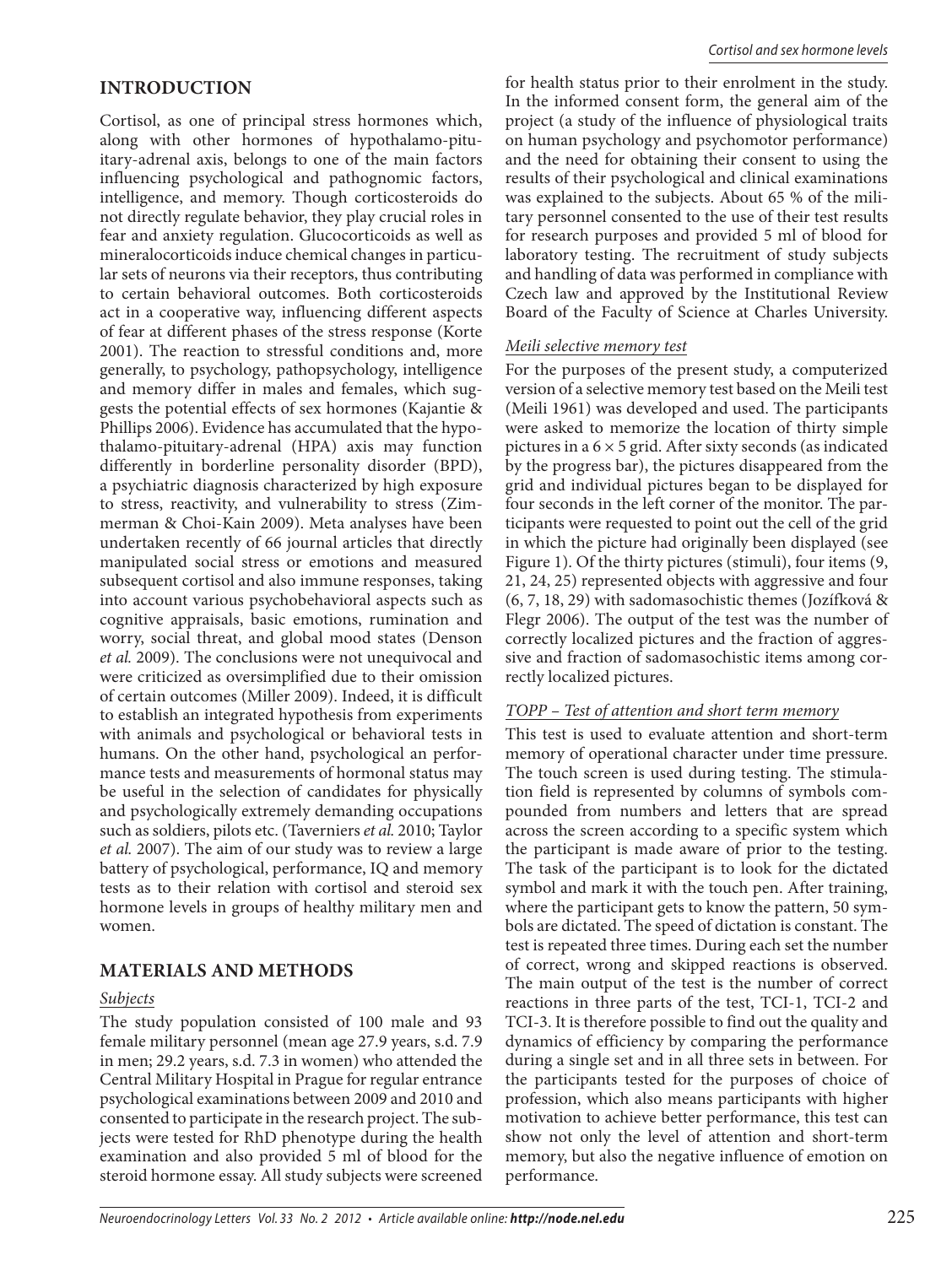

**Fig. 1.** Stimuli used in the Meili selective memory test. Of the thirty pictures, four items (9, 21, 24, 25) represented objects with aggressive and four (6, 7, 18, 29) with sadomasochistic themes.

#### *N-70*

The N-70 is a questionnaire constructed for the assessment of 7 areas of clusters – anxiety, depression, phobia, hysteria, hypochondria, psychosomatics symptoms and psychastenia. The purpose of this method is to detect individuals who may be too sensitive for military operations (Vacíř 1973). Subjects are asked to answer 70 questions using a 3-point agreement scale. Scores in each cluster range from 0–30. The total N-70 score is a sum of all clusters. The English translation of this questionnaire is provided in Appendix 1.

#### *OD-1*

This questionnaire covers the dimensions of the SPIDO questionnaire (Mikšík *et al.* 1991) that describes emotional characteristics of the individual, namely: EM, RG, ER, AD, KR and EA. Emotion (EM) measures the experiencing of emotions during interactions and situational changes. The dynamic of emotions and their consequences are considered. On the positive pole there is high excitability and a tendency to experience situational tension. On the negative pole there is emotional stability up to lowered emotivity. Regulation (RG) refers to behavioral regulation and activity control. High values mean low self-control and low consideration of possible consequences. The opposite values represent anticipation of behavior. Impulsivity (ER) characterizes impulsivity of falling for immediate impressions when values are high, and self-control and judicious behavior when values are low. A high value of the next trait, the Adaptability (AD), is characteristic of subjects who easily and willingly adapt to conditions, up to submissive stands in extremes. The individual scoring on the opposite pole has, on the contrary, a tendency to persist in his behavioral schematics and to request adaptation of surroundings. Risking (KR) reflects the tendency towards risk. High values represent immediate action coming from a sudden idea, without considering the impact of possible failure. Low values mean persistent consideration of consequences up to almost inactive, very careful and restrained behavior. Enthusiasm (EA) reflects position on the optimism-pessimism axis. On the positive pole this means satisfaction, optimism, enthusiasm; on the negative pole it means pessimism, disappointment, and low self-confidence. Psychopathology (PP) scale was added to the OD-1 questionnaire; it is not contained in the SPIDO questionnaire. PP scale was composed of items that measure various personality psychopathology characteristics, see Appendix 2.

#### *BDI (Buss-Dürker Inventory)*

For a measurement of physical, verbal and indirect aggressivity, irritability, negativism, resentment, guilt and paranoia, we used the Buss-Dürker Inventory (Buss & Durkee 1957). In the Czech version of the questionnaire (Svoboda 1999), we replaced a categorical way of answering the items (yes/no), with a 5-grade scale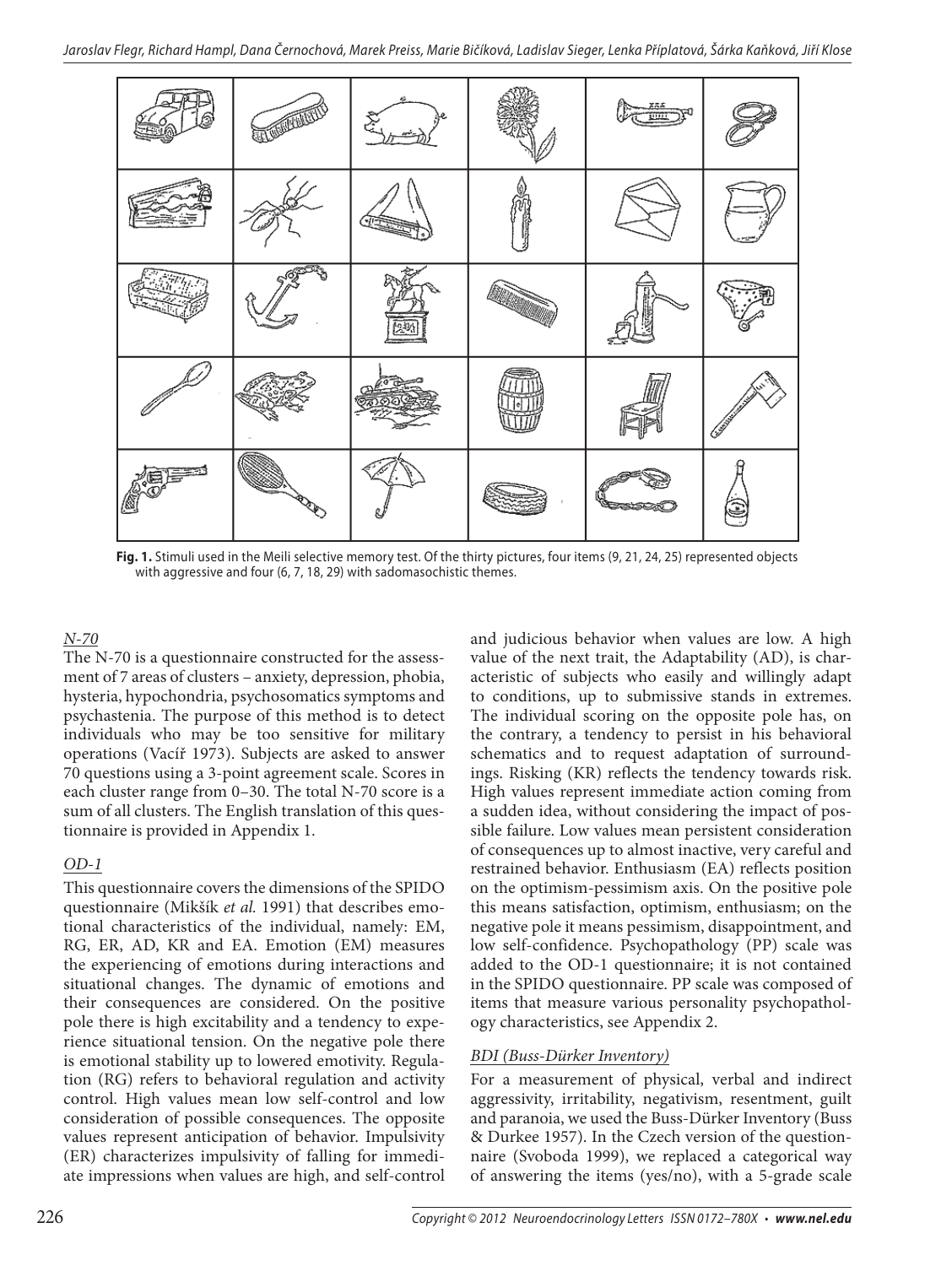from "absolutely agree" to "absolutely disagree", which is better suited to testing subjects who are highly motivated to successfully pass psychological examinations.

#### *WMT*

The Wiener Matrizen-Test WMT, (Formann & Piswanger 1979), a non-verbal intelligence test, is an adapted version of the Raven progressive matrices which conforms to the Rasch model (Rasch 1960). The WMT assesses general intelligence by measuring reasoning ability. The test requires the completion of 24 matrices with increasing task difficulty and was administered without an explicit time limit. The intention and conceptualization of the WMT are largely based on Raven's Matrices (Raven 1947; 1958a;b). The correlation between the WMT and Standard Progressive Matrices is about  $r = 0.92$  (Formann & Piswanger 1979). Construction and item selection, however, follow the standards of Rasch scaling. For these reasons, and due to the fact that the WMT showed comparable validity characteristics but had a considerably higher administration economy, we prefer the WMT to the Raven matrices in clinical practice. The split-half reliability of the WMT is 0.83(Formann & Piswanger 1979). The 1993 Czech adopted version (Klose *et al.* 2002), distributed by Psychodiagnostika (Brno), was used in the present study. Both the raw score and the IQ (adjusted for age of the participant based on results of 2007 survey performed in Central Military Hospital: age 15–20, N=1 232, mean=16.33, S.D.=4.33; 21–30, N= 4 551, mean=15.99, S.D.=4.32; 31–40, N=2 482, mean= 15.66, S.D.=4.38; 41–50, N=569, mean=15.02, S.D.=4.46; higher than 50, N=31, mean=11.81, S.D.=4.89) were compared in statistical tests.

#### *OTIS*

The test of verbal intelligence which was derived from the original test (Otis 1954). Seven types of items were taken from the original test:

- term or object definition by choosing the most suitable characteristics
- term or object definition by choosing the most suitable description
- the choice of an object based on common attributes
- the choice of the opposite
- the identifying of "foreign" (unrelated) term
- logical resp. ethical solution of the situations
- the interpretation of the adage

The test contains 32 items (0–32). The maximum score is therefore 32 points. Norms for computing IQ values were created in the Central Military Hospital in Prague in a separate large scale study for the Czech population. This study included 1 470 subjects with elementary education (mean score=19.47, S.D.=4.92), 1 225 subjects with secondary school education (mean score=24.15, S.D.=4.21), and 403 subjects with higher school education (mean score=26.62, S.D.=3.09). Both the raw

score and the IQ (adjusted for the achieved educational level of a proband) were compared in statistical tests.

#### *Steroid hormone determination*

Cortisol: Serum samples, 20 μl, were diluted with 0.1 M sodium phosphate-citrate buffer, pH 4 containing BSA and sodium azide (0.1% each) to final volume 400 μl in plastic eppendorf tubes, and measured by radioimmunoassay kits Spectria from Orion (Finland). The range of physiological levels from morning sampling for both males and females, determined in the author´s laboratory, were 138–607 nmol/l.

Testosterone was determined by radioimmunoassay after the extraction of 100 μl serum samples with diethyl ether, using kits from Immunotech (Beckman Coulter, Czech Division, Prague). The range of physiological levels from morning sampling for the age groups studied, as determined in the author´s laboratory, were 10–34 nmol/l and 0.40–3.00 nmol/l for males and females, respectively.

Estradiol was determined in 100 μl serum samples without extraction, using radioimmunoassay kits Spectria from Orion (Finland). The range of physiological levels from morning sampling, determined in the author´s laboratory were 0.01–0.23 nmol/l and 0.09–1.29 nmol/l for males and females, respectively. The levels of estradiol in women varied considerably during the menstrual cycle.

In all cases where an analyzer, Stratec (Immunotech, Prague), was used for analyses, the analytical criteria (sensitivity, precision, accuracy) agreed with those reported by the manufacturers. For other details of the laboratory procedures also see (Flegr *et al.* 2008).

#### *Statistical analysis*

The Statistica 6.1 and SPSS 16.0 programs were used for statistical testing (frequency tables, logistic regression and the Generalized linear model) and to check statistical test assumptions. Partial correlation Kenadall test was used for nonparametric analyses (Kaňková *et al.* 2010) ; the Excel sheet for this analysis is available at http://web.natur.cuni.cz/flegr/programy.php. All variables including the covariates entered in the respective analyses are specified in the Results section.

#### **RESULTS**

The total experimental set contained 93 women and 100 men; however, only some subjects were tested with all tests (see Table 1). Women and men differed in some psychological and pathognomic factors; for results of t-tests and descriptive statistics see Table 1. Since the concentrations of hormones differ between men and women, both sexes were analyzed in separate tests. Most of the monitored psychological traits changed with the age of the subjects. Therefore, we controlled the data for the effects of age using partial correlation Kendall tests with the age of the subjects as a covariate.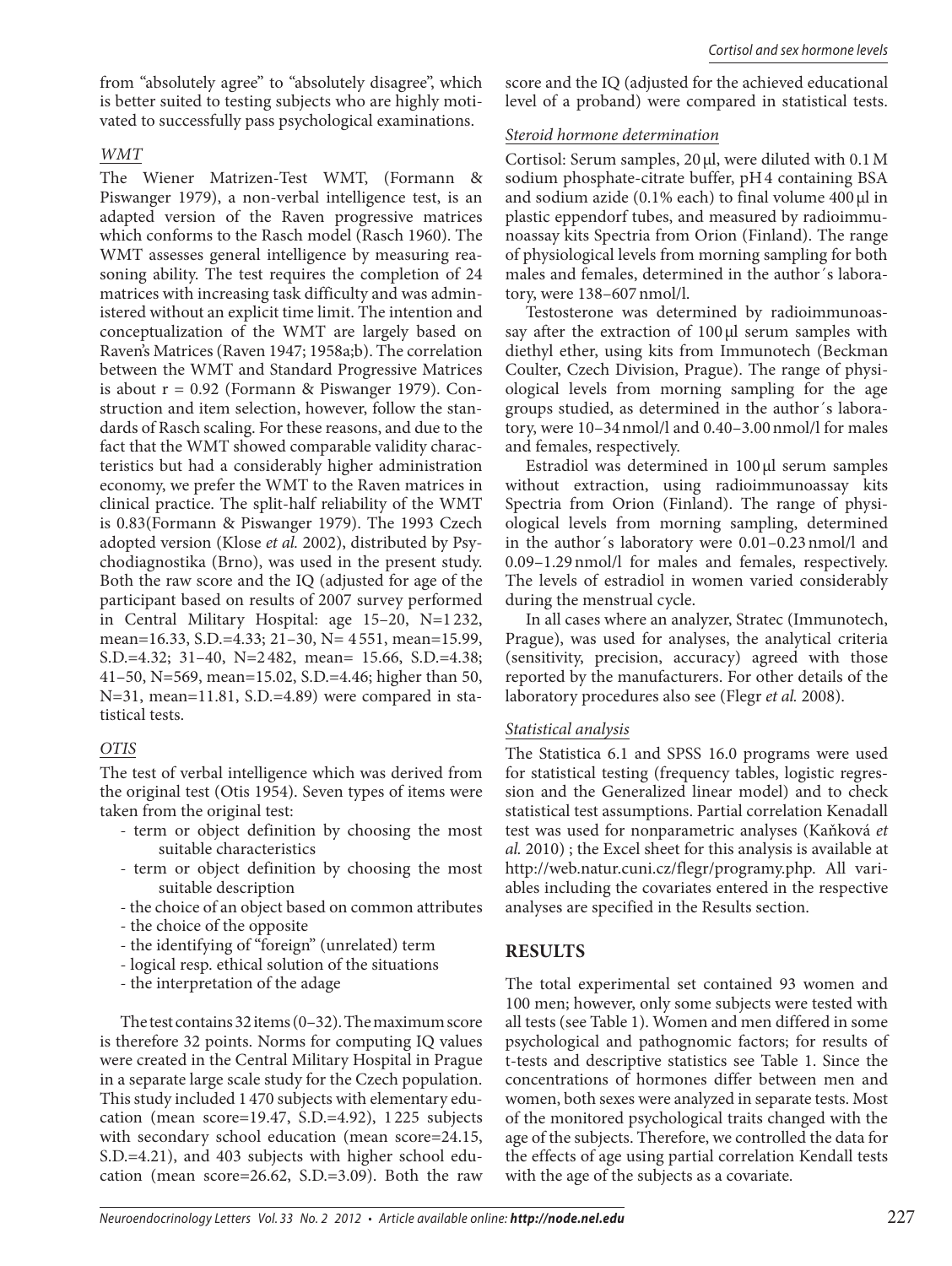|                          |     | <b>WOMEN</b> |             |     | <b>MEN</b> | <b>SEX DIFFERENCES</b> |           |                 |
|--------------------------|-----|--------------|-------------|-----|------------|------------------------|-----------|-----------------|
| Test / parameter         | n   | Mean         | <b>S.D.</b> | n   | Mean       | <b>S.D.</b>            | t         | <i>p</i> -value |
| Age                      | 100 | 29.25        | 7.87        | 100 | 27.95      | 7.95                   | $-1.181$  | 0.239           |
| Total N70 score          | 90  | 19.92        | 9.56        | 93  | 18.76      | 10.9                   | $-0.797$  | 0.426           |
| <b>Anxiety N70</b>       | 90  | 5.36         | 2.45        | 93  | 4.6        | 2.39                   | $-2.107$  | 0.037           |
| Depression N70           | 90  | 2.44         | 2.19        | 93  | 2.16       | 1.96                   | $-0.922$  | 0.358           |
| Phobia N70               | 90  | 2.71         | 1.84        | 93  | 2.68       | 1.92                   | $-0.121$  | 0.904           |
| Hysteria N70             | 90  | 2.44         | 1.6         | 93  | 2.85       | 1.73                   | 1.641     | 0.102           |
| Hypochondria N70         | 90  | 2.13         | 1.97        | 93  | 2.29       | 1.82                   | 0.56      | 0.576           |
| Vegetative lability N70  | 90  | 3.69         | 2.4         | 93  | 3.24       | 2.61                   | $-1.305$  | 0.193           |
| Psychasteny N70          | 90  | 2.29         | 2.49        | 93  | 2.13       | 2.16                   | $-0.464$  | 0.643           |
| <b>Emotions OD-1</b>     | 88  | 4.82         | 4.51        | 93  | 5.15       | 4.64                   | 0.488     | 0.626           |
| Regulation OD-1          | 88  | 7.11         | 1.1         | 93  | 6.26       | 2.37                   | 1.684     | 0.094           |
| Adaptability OD-1        | 88  | 14.91        | 2.35        | 93  | 15.44      | 2.76                   | 1.391     | 0.166           |
| Risking OD-1             | 88  | 3.10         | 1.76        | 93  | 4.22       | 2.17                   | 4.085     | 0.000           |
| Enthusiasms OD-1         | 88  | 3.68         | 2.24        | 93  | 3.81       | 2.45                   | 0.356     | 0.722           |
| Impulsivity OD-1         | 88  | 10.14        | 1.37        | 93  | 10.15      | 1.44                   | 0.068     | 0.946           |
| Psychopathology OD-1     | 88  | 1.57         | 1.56        | 93  | 3.28       | 3.17                   | 4.571     | 0.000           |
| Physical aggression BDI  | 28  | 18.11        | 7.37        | 82  | 24.1       | 7.32                   | 3.679     | 0.000           |
| Indirect aggression BDI  | 28  | 25.14        | 7.69        | 82  | 23.99      | 7.55                   | $-0.697$  | 0.487           |
| <b>Irritability BDI</b>  | 28  | 22.52        | 7.27        | 82  | 20.64      | 7.16                   | $-1.196$  | 0.234           |
| Negativism BDI           | 28  | 21.5         | 7.88        | 82  | 22.1       | 9.18                   | 0.308     | 0.759           |
| <b>Resentiments BDI</b>  | 28  | 20.0         | 7.93        | 82  | 21.39      | 8.94                   | 0.729     | 0.468           |
| Paranoia BDI             | 28  | 24.75        | 1.6         | 82  | 27.17      | 9.28                   | 1.276     | 0.205           |
| Verbal aggression BDI    | 28  | 33.88        | 7.35        | 82  | 33.56      | 5.66                   | $-0.238$  | 0.812           |
| guilty feelings BDI      | 28  | 30.72        | 8.7         | 82  | 29.85      | 9.60                   | $-0.445$  | 0.657           |
| total memory Meili score | 28  | 10.25        | 3.88        | 73  | 9.25       | 4.40                   | $-1.13$   | 0.261           |
| aggression Meili score   | 28  | 0.13         | 0.08        | 73  | 0.16       | 0.11                   | 1.349     | 0.181           |
| SM Meili score           | 28  | 0.14         | 0.07        | 73  | 0.18       | 0.10                   | 2.005     | 0.048           |
| Otis raw intelligence    | 88  | 18.22        | 6.17        | 93  | 22.94      | 5.27                   | 5.546     | 0.000           |
| Otis IQ                  | 88  | 101.67       | 13.4        | 93  | 100.72     | 16.26                  | $-0.432$  | 0.666           |
| WMT raw intelligence     | 86  | 21.88        | 5.64        | 93  | 14.13      | 4.35                   | $-10.341$ | 0.000           |
| WMT IQ                   | 86  | 103.21       | 11.69       | 93  | 100.24     | 15.84                  | $-1.419$  | 0.158           |
| $TCI-1$                  | 89  | 40.27        | 9.661       | 93  | 35.8       | 1.60                   | $-3.581$  | 0.000           |
| $TCI-2$                  | 89  | 41.94        | 8.208       | 93  | 38.43      | 1.60                   | $-3.156$  | 0.002           |
| $TCI-3$                  | 89  | 43.94        | 8.073       | 93  | 40.16      | 6.18                   | $-3.538$  | 0.001           |
| cortisol (nmol/l)        | 93  | 728          | 121         | 100 | 505        | 353                    | $-5.953$  | 0.000           |
| testosterone (nmol/l)    | 93  | 1.10         | 3.868       | 100 | 15.53      | 0.594                  | 34.59     | 0.000           |
| estradiol (nmol/l)       | 93  | 0.29         | 0.029       | 100 | 0.11       | 0.342                  | $-5.28$   | 0.000           |

Significant differences ( $p$ <0.05) between men and women are printed in bold.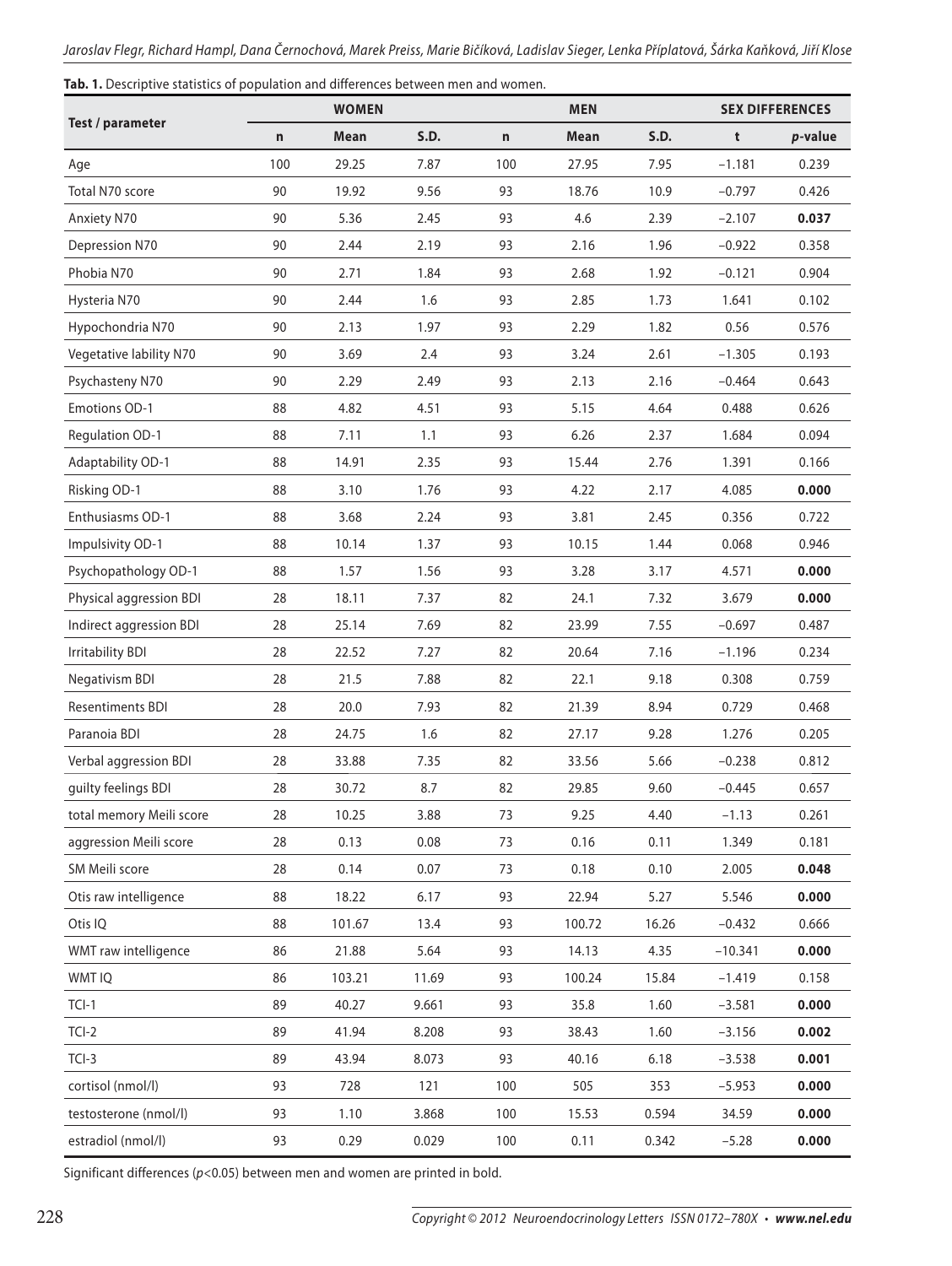The differences in psychological traits between men and women are shown in Table 1. In men, higher scores than in women were found in anxiety, propensity to risk taking, overall aggressivity, risk, psychopathology, physical aggression, SM Meili score and Otis intelligence. Significantly higher scores in women were recorded in anxiety, WMT intelligence, TCI-1, TCI-2 and TCI-3. The levels of sex hormones corresponded to known values for both sexes in the studied age groups, while the level of cortisol was higher in women.

Table 2 shows the correlations between traits measured with psychological tests and steroid hormone concentrations. In women, significant negative correlations with cortisol were found in hypochondria (N-70 test) and psychopathology in OD-1 test, while a positive correlation was found with the aggression score in the Meili test. Negative correlations with testosterone were recorded with hypochondria and psychasteny in N-70 test and in three traits of BDI test, namely indirect aggression, irritability and suspiciousness. Estra-

|                     | <b>WOMEN</b> |         |              |         |            |         | <b>MEN</b> |         |              |         |           |         |  |
|---------------------|--------------|---------|--------------|---------|------------|---------|------------|---------|--------------|---------|-----------|---------|--|
|                     | cortisol     |         | testosterone |         | estradiol  |         | cortisol   |         | testosterone |         | estradiol |         |  |
|                     | Tau          | p-value | Tau          | p-value | <b>Tau</b> | p-value | Tau        | p-value | <b>Tau</b>   | p-value | Tau       | p-value |  |
| N70 test            |              |         |              |         |            |         |            |         |              |         |           |         |  |
| total score         | $-0.079$     | 0.271   | $-0.082$     | 0.252   | 0.013      | 0.853   | 0.023      | 0.747   | $-0.007$     | 0.915   | $-0.017$  | 0.810   |  |
| anxiety             | $-0.071$     | 0.323   | $-0.063$     | 0.378   | 0.081      | 0.261   | 0.036      | 0.613   | $-0.018$     | 0.800   | $-0.026$  | 0.717   |  |
| depression          | $-0.082$     | 0.253   | $-0.074$     | 0.303   | 0.083      | 0.244   | 0.050      | 0.477   | 0.059        | 0.403   | $-0.107$  | 0.130   |  |
| phobia              | 0.072        | 0.316   | 0.072        | 0.314   | $-0.142$   | 0.047   | 0.078      | 0.269   | 0.098        | 0.164   | 0.058     | 0.407   |  |
| hysteria            | $-0.083$     | 0.245   | 0.037        | 0.604   | 0.018      | 0.801   | $-0.068$   | 0.333   | 0.007        | 0.926   | 0.002     | 0.973   |  |
| hypochondria        | $-0.141$     | 0.049   | $-0.142$     | 0.048   | 0.060      | 0.401   | 0.037      | 0.598   | $-0.043$     | 0.546   | $-0.059$  | 0.405   |  |
| vegetative lability | $-0.139$     | 0.053   | $-0.091$     | 0.206   | 0.036      | 0.614   | 0.044      | 0.528   | $-0.015$     | 0.829   | 0.069     | 0.327   |  |
| psychasteny         | $-0.057$     | 0.430   | $-0.144$     | 0.045   | $-0.005$   | 0.941   | $-0.010$   | 0.886   | $-0.017$     | 0.807   | $-0.072$  | 0.309   |  |
| OD1 test            |              |         |              |         |            |         |            |         |              |         |           |         |  |
| emotion             | $-0.031$     | 0.669   | $-0.006$     | 0.934   | 0.016      | 0.822   | 0.151      | 0.032   | 0.025        | 0.725   | 0.112     | 0.111   |  |
| regulation          | 0.012        | 0.873   | $-0.022$     | 0.758   | $-0.015$   | 0.833   | $-0.018$   | 0.794   | 0.090        | 0.201   | 0.026     | 0.710   |  |
| adaptability        | 0.099        | 0.173   | 0.031        | 0.672   | $-0.053$   | 0.465   | $-0.050$   | 0.477   | $-0.006$     | 0.937   | $-0.052$  | 0.459   |  |
| risking             | 0.038        | 0.599   | 0.071        | 0.326   | $-0.023$   | 0.746   | 0.046      | 0.512   | 0.052        | 0.462   | 0.099     | 0.159   |  |
| enthusiasm          | $-0.002$     | 0.974   | $-0.016$     | 0.830   | 0.041      | 0.573   | 0.090      | 0.200   | 0.112        | 0.111   | 0.019     | 0.790   |  |
| impulsivity         | 0.126        | 0.082   | 0.049        | 0.498   | $-0.076$   | 0.297   | $-0.162$   | 0.021   | $-0.063$     | 0.371   | $-0.025$  | 0.723   |  |
| psychopathology     | $-0.198$     | 0.006   | $-0.022$     | 0.765   | 0.107      | 0.140   | 0.122      | 0.084   | 0.233        | 0.001   | 0.159     | 0.024   |  |
| <b>BDI test</b>     |              |         |              |         |            |         |            |         |              |         |           |         |  |
| physical aggression | 0.068        | 0.612   | $-0.211$     | 0.114   | $-0.049$   | 0.717   | 0.061      | 0.416   | 0.065        | 0.388   | 0.041     | 0.589   |  |
| indirect aggression | $-0.179$     | 0.181   | $-0.319$     | 0.017   | 0.038      | 0.779   | 0.013      | 0.858   | $-0.023$     | 0.755   | 0.052     | 0.486   |  |
| irritability        | $-0.255$     | 0.057   | $-0.358$     | 0.007   | 0.159      | 0.234   | 0.028      | 0.707   | 0.036        | 0.634   | 0.019     | 0.799   |  |
| negativism          | $-0.244$     | 0.068   | $-0.102$     | 0.447   | 0.266      | 0.047   | $-0.086$   | 0.252   | $-0.006$     | 0.934   | $-0.024$  | 0.750   |  |
| resentiments        | $-0.243$     | 0.069   | $-0.139$     | 0.300   | 0.195      | 0.146   | 0.091      | 0.225   | 0.110        | 0.145   | 0.112     | 0.135   |  |
| paranoia            | $-0.054$     | 0.685   | $-0.334$     | 0.013   | $-0.094$   | 0.480   | 0.081      | 0.284   | 0.148        | 0.049   | 0.127     | 0.091   |  |
| verbal aggression   | $-0.079$     | 0.554   | $-0.172$     | 0.200   | 0.000      | 0.998   | 0.120      | 0.112   | $-0.014$     | 0.849   | $-0.054$  | 0.475   |  |
| guilty feelings     | $-0.139$     | 0.298   | $-0.056$     | 0.673   | 0.031      | 0.815   | 0.104      | 0.167   | $-0.008$     | 0.919   | 0.030     | 0.692   |  |
| Meili test          |              |         |              |         |            |         |            |         |              |         |           |         |  |
| total memory score  | 0.238        | 0.075   | 0.145        | 0.277   | $-0.258$   | 0.054   | $-0.062$   | 0.435   | 0.001        | 0.992   | 0.005     | 0.946   |  |
| aggression score    | 0.301        | 0.025   | $-0.031$     | 0.819   | $-0.234$   | 0.081   | 0.051      | 0.526   | 0.105        | 0.187   | 0.015     | 0.846   |  |
| SM score            | 0.065        | 0.628   | $-0.018$     | 0.892   | $-0.182$   | 0.173   | $-0.156$   | 0.052   | $-0.137$     | 0.086   | $-0.095$  | 0.234   |  |

Tab. 2. Correlation between results of psychological tests and hormone concentrations.

Significant correlations and trends ( $p<0.1$ ) between psychological factors and performance and hormone concentrations are printed in bold. Positive and negative Tau (reflecting the effects size) means positive and negative correlation, respectively.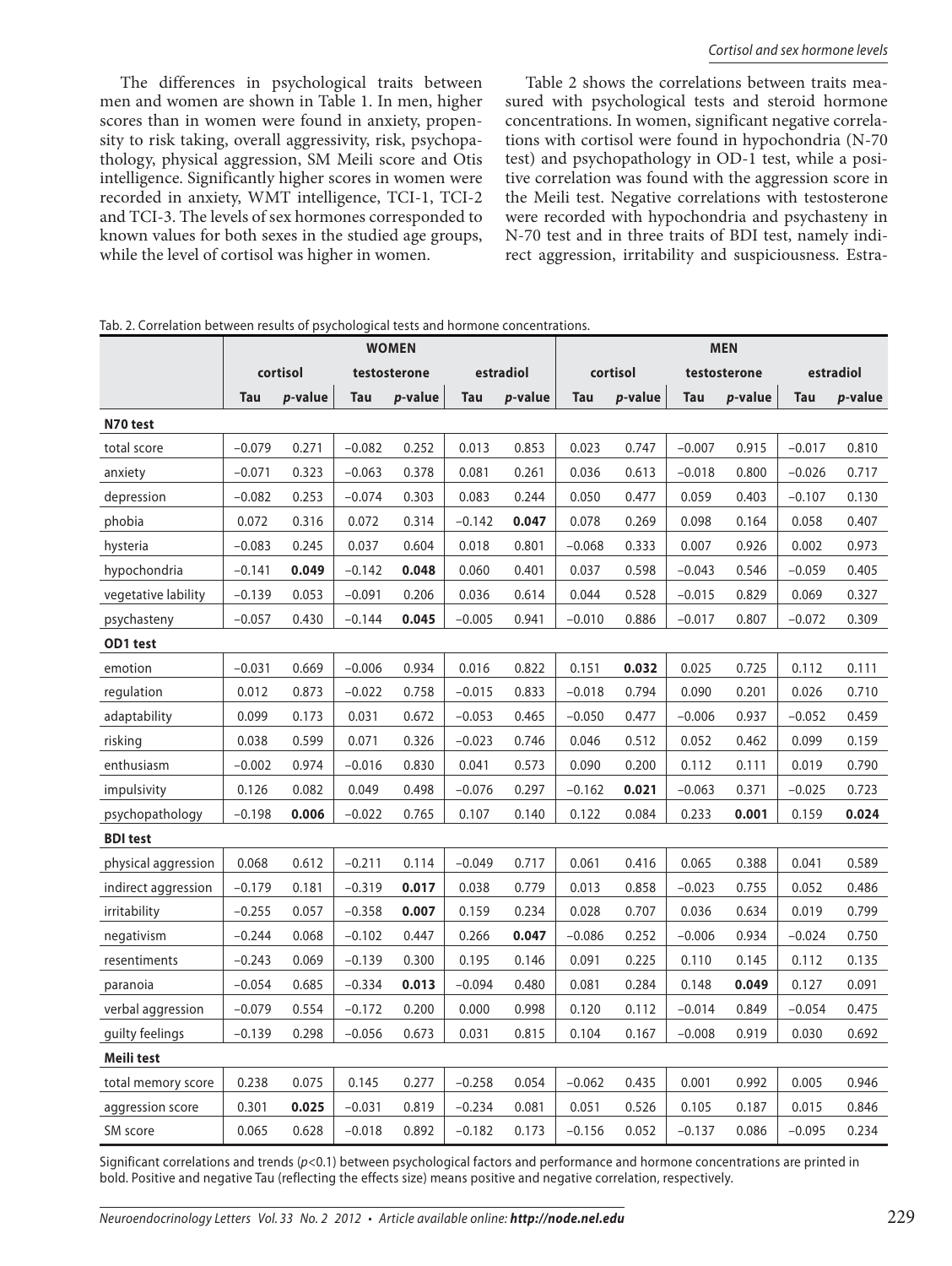diol correlated negatively with phobia (N-70 test) and positively with negativism in the BDI test. In men, cortisol correlated positively with emotional liability and negatively with impulsivity (both measured with OD-1 test). Testosterone correlated positively with psychopathology (OD-1 test) and with paranoia in the BDI test. Only one trait was positively correlated with estradiol, namely psychopathology in OD-1 test. No clear correlation between the concentration of hormones and the performance of subjects measured with the TOP test and intelligence tests was observed. Furthermore, performances in the 1st, 2nd and 3rd minute of the TOPP test were analysed by repeat measurement of GLM with a logarithm of hormone concentration and age of subject as independent variables. No correlation was observed between results of TOPP and concentration of cortisol or estradiol, however, the interaction between minute of the test and testosterone concentration was significant both for men  $(p=0.018, \eta^2=0.044)$  and women  $(p=0.043, \eta^2=0.036)$ . In women, only an insignificant negative correlation between testosterone concentration and number of correctly localized targets was observed in the first part of the TOPP test and no correlation was observed in the second and third minute of the test. In men, no correlation between testosterone concentration and number of correctly localized targets was observed in the first minute of the TOPP test and only insignificant negative correlation in the second and third minute of the test. No association was observed between intelligence and level of hormones, except a negative association between intelligence and testosterone concentration in men quantified with repeatedly measured GLM, using IQ estimated with OTIS and WMT tests as repeated measures and a logarithm of testosterone and age of subjects as independent variables (*p*=0.047, η<sup>2</sup>=0.043).

### **DISCUSSION**

Sex differences in psychobehavioral traits such as a higher tendency towards risk taking, aggressiveness, and propensity to personality psychopathology in men correspond to known differences in male and female psychology (Korte 2001). Of interest is the higher anxiety score in women, which was recently reported as one of the paradoxical effects of steroid modulation of GABA<sub>A</sub> receptors (Andreen et al. 2009). Differences in sex hormone levels between males and females are well known, as well as the fact that these levels are strongly influenced by the phase of the menstrual cycle in women. Rather surprising were the higher levels of cortisol in women, which could be ascribed to oral contraceptives or, in later age, to hormone replacement therapy, the information of which was lacking in our records. Higher cortisol levels could thus be a consequence of the impact of estrogen on transcortin formation and, more generally, on hypothalamo-pituitary control of steroid secretion. However, it can be speculated that the higher level of cortisol in women may be caused by higher levels of chronic stress in female military personnel (see below).

In this paper a large battery of psychological tests was performed and the data were correlated with actual cortisol and sex steroid levels. The aim was, among others, to evaluate the usefulness of cortisol and sex steroid hormone determination in the selection of candidates for professional military service. The results differed considerably between men and women. While in men the only significant correlations with cortisol were recorded in the test expressing emotional lability and impulsivity, there were three traits (hypochondria in the N-70 test, psychopathology in OD-1 test and aggression in Meili test), which were related to cortisol in women.

A high concentration of cortisol is characteristic of subjects under chronic stress. It was recently shown (Flegr & Příplatová 2010) that the concentration of cortisol (as well as testosterone) increases in female and male university students that achieved good results in a written exam. At face validity, the nature of the psychological traits of a female with a higher concentration of cortisol, i.e., decreased N-70 hypochondria score and OD-1 psychopathology score, and increased Meili aggressivity score, suggest that good feelings from the absolved tests, rather than chronic stress, were responsible for the observed association. It must be considered, however, that the level of cortisol was measured before the psychological and psychomotor performance testing in the present study. Therefore, chronic stress rather than positive feelings after the test was responsible for the observed associations. In contrast to men, who seem to use more individualistic and antisocial (e.g. aggressive, hostile) forms of coping with stress (Carver *et al.* 1989; Hobfoll *et al.* 1994), women are more likely to seek and provide social support (Carver *et al.* 1989; Stone & Neale 1984; Rosario *et al.* 1988), join with others (Hobfoll et al 1994), and verbalize towards others or the self (Tamres *et al.* 2002). This can result in seemingly more desirable personality traits observed in high-cortisol (chronically stressed) women (Lindová *et al.* 2010).

Concerning testosterone, of interest may be the highly significant positive correlation with inclination to psychopathology and related paranoia in men, while in women there were as many as five traits (N-70 hypochondria and psychastenia, BDI indirect aggressivity, irritability and suspiciousness) negatively correlated with testosterone. Of those, paranoia correlated with testosterone in both sexes, but negatively in women and positively in men. Generally, the psychological profile of high-testosterone women expressed more desirable character traits than that of low-testosterone women. With one exception (psychopathology), no trait correlated with estradiol in men. The former corresponds to the fact that estradiol in males is synthesized from testosterone. The data on estradiol association with psychological traits in women couldn't be evaluated in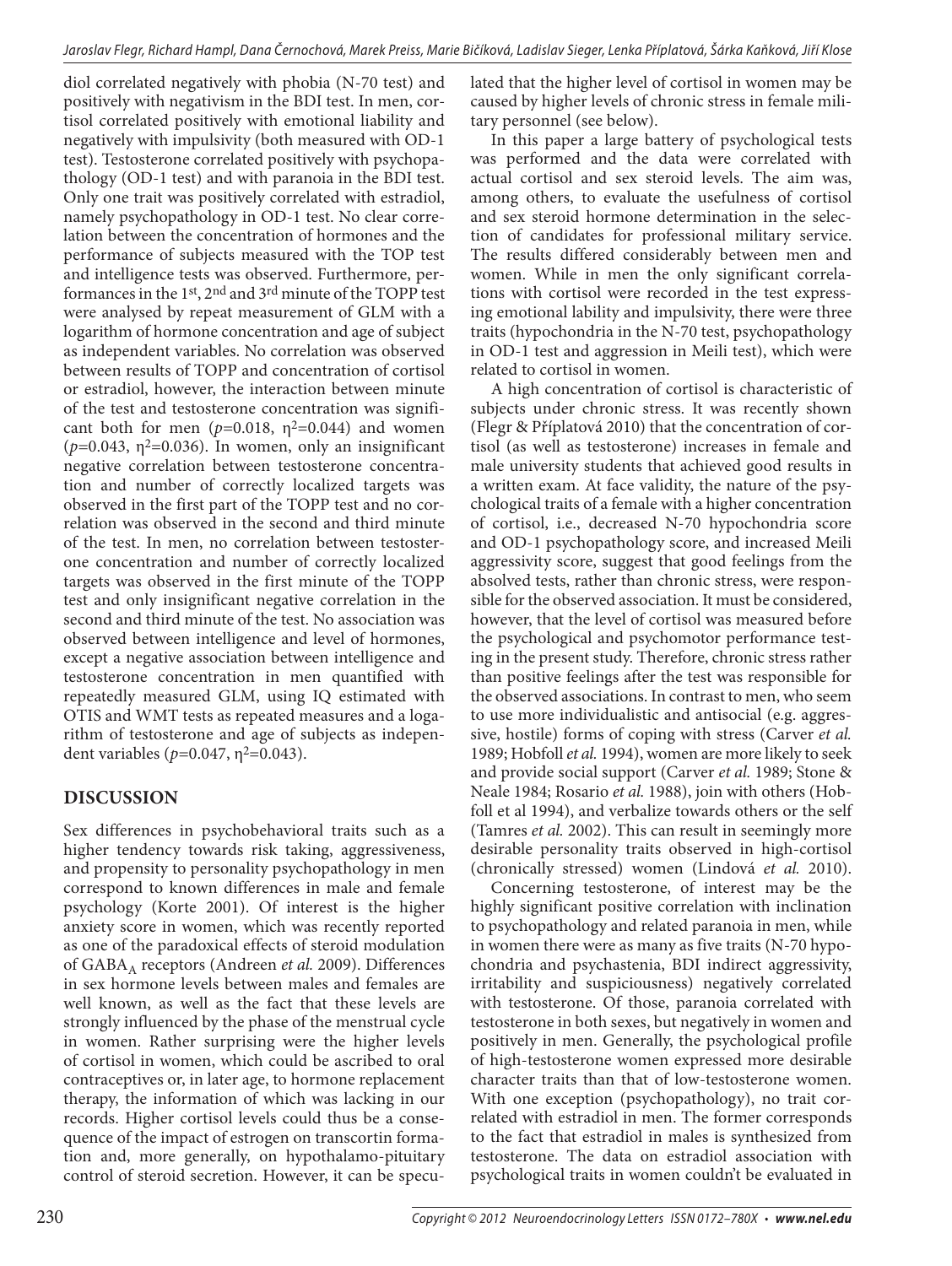the present study due to their being influenced by the menstrual cycle and the possible use of contraceptives.

In contrast with previous results (Flegr *et al.* 2008c), we did not detect a strong positive effect of testosterone concentration in the results of the psychomotor performance test in men. However, the simple reaction test was used in the original study while a more complex TOPP test was used in the present study. It is possible that the higher competitiveness of high testosterone men (Archer 2006), rather than higher psychomotor performance, is responsible for their better results in the simple reaction time test. It is, however, also possible that differences between older and newer studies resulted from the statistical control of some important confounding variables, such as Rh blood group factor and toxoplasmosis infection, which are known to strongly influence the results of psychomotor performance tests (Flegr *et al.* 2008c; Havlíček *et al.* 2001; Novotná *et al.* 2008) or levels of testosterone in the human organism (Flegr *et al.* 2008a;b; Hodková *et al.* 2007).

The first studies of the relation of psychological tests to cortisol and testosterone appeared as early as the 1980s (Francis 1981), and confirmed that men under psychological stress, as reflected by high cortisol, had significantly lower testosterone levels. Later studies have shown that personality traits were (also) associated with different cortisol responses to stress due to altered function of the HPA axis (Oswald *et al.* 2006). Various personality measures of negative affectivity have been associated with high cortisol levels, but so have measures of positive social adaptation and agreeableness (Tops *et al.* 2006). Our results are in agreement with some of the data reported and, in any case, confirm the importance of cortisol and eventually testosterone measurement along with psychological tests. On the other hand, the determination of estradiol in men is of much less importance and in women its importance is strongly limited by estradiol fluctuation during the menstrual cycle phase and also by use of contraceptives. An important limitation of the present study is the moderate number of subjects. Despite the relatively strong effect size of some correlation (estimated on the basis of Kendall Tau), the statistical significance was relatively low because of the high variability of hormone concentrations and personality traits in the normal human population. With the exception of a correlation between psychopathology (OD-1) and concentration of testosterone in men, no other significance would survive correction for multiple tests. Therefore, the present study must be considered an exploratory study and the observed phenomena should be confirmed in other populations in the future.

#### **ACKNOWLEDGEMENTS**

The study was supported by projects of Grand Agency of Czech Republic (Grant No. P303/11/1398) and Charles University of Prague (UNCE 204004).

#### REFERENCES

- 1 Andreen L, Nyberg S, Turkmen S, van Wingen G, Fernandez G, Backstrom T (2009). Sex steroid induced negative mood may be explained by the paradoxical effect mediated by  $GABA_A$  modulators. Psychoneuroendocrinology. **34**: 1121–32.
- 2 Archer J (2006). Testosterone and human aggression: an evaluation of the challenge hypothesis. Neurosci Biobehav Rev. **30**: 319–45.
- 3 Buss AH, Durkee A (1957). An inventory for assessing different kinds of hostility. J Consulting Psychol. **21**: 343–9.
- Carver CS, Scheier MF, Weintraub JK (1989). Assessing coping strategies – A theoretically based approach. J Pers Soc Psychol. **56**: 267–83.
- 5 Denson TF, Spanovic M, Miller N (2009). Cognitive appraisals and emotions predict cortisol and immune responses: a meta-analysis of acute laboratory social stressors and emotion inductions. Psychol Bull. **135**: 823–53.
- 6 Flegr J, Lindová J, Pivoňková V, Havlíček J (2008a). Brief Communication: latent toxoplasmosis and salivary testosterone concentration-important confounding factors in second to fourth digit ratio studies. Am J Phys Anthropol. **137**: 479–84.
- 7 Flegr J, Lindová J, Kodym P (2008b). Sex-dependent toxoplasmosis-associated differences in testosterone concentration in humans. Parasitology. **135**: 427–31.
- Flegr J, Novotná M, Lindová J, Havlíček J (2008c). Neurophysiological effect of the Rh factor. Protective role of the RhD molecule against Toxoplasma -induced impairment of reaction times in women. Neuroendocrinol Lett. **29**: 475–81.
- 9 Flegr J, Příplatová L (2010). Testosterone and cortisol levels in university students reflect actual rather than estimated number of wrong answers on written exam. Neuroendocrinol Lett. **31**: 577–81.
- 10 Formann AK, Piswanger K (1979). Wiener Matrizen-Test. Weinheim: Beltz.
- 11 Francis KT (1981). The relationship between high and low trait psychological stress, serum testosterone, and serum cortisol. Experientia. **37**: 1296–7.
- 12 Havlíček J, Gašová Z, Smith AP, Zvára K, Flegr J (2001). Decrease of psychomotor performance in subjects with latent 'asymptomatic' toxoplasmosis. Parasitology. **122**: 515–20.
- 13 Hobfoll SE, Dunahoo CL, Ben-Porath Y, Monnier J (1994). Gender and coping: the dual-axis model of coping. Am J Community Psycho. **22**: 49–82.
- 14 Hodková H, Kolbeková P, Skallová A, Lindová J, Flegr J (2007). Higher perceived dominance in Toxoplasma infected men – a new evidence for role of increased level of testosterone in toxoplasmosis-associated changes in human behavior. Neuroendocrinol Lett. **28**: 110–4.
- 15 Jozífková E, Flegr J (2006). Dominance, submissivity (and homosexuality) in general population. Testing of evolutionary hypothesis of sadomasochism by internet-trap-method. Neuroendocrinol Lett. **27**: 711–8.
- 16 Kajantie E, Phillips DIW (2006). The effects of sex and hormonal status on the physiological response to acute psychosocial stress. Psychoneuroendocrinology. **31**: 151–78.
- 17 Kaňková Š, Holáň V, Zajícová A, Kodym P, Flegr J (2010). Modulation of immunity in mice with latent toxoplasmosis – the experimental support for the immunosupression hypothesis of Toxoplasma-induced changes in reproduction of mice and humans. Parasitol Res. **107** 1421–7.
- 18 Klose J, Černochová D, Král P (2002). Vienna Matrix Test (Vídeňský maticový test). Prague: Testcentrum.
- 19 Korte SM (2001). Corticosteroids in relation to fear, anxiety and psychopathology. Neurosci Biobehav Rev. **25**: 117–42.
- 20 Lindová J, Kuběna AA, Šturcová A, Křivohlavá R, Novotná M, Rubešová A, et al. (2010). Pattern of money allocation in experimental games supports the stress hypothesis of gender differences in Toxoplasma gondii-induced behavioural changes. Folia Parasitol (Praha). **57**: 136–42.
- 21 Meili R**.** Lehrbuch der Psychologischen Diagnostik. Bern: Verlag Hans Huber; 1961.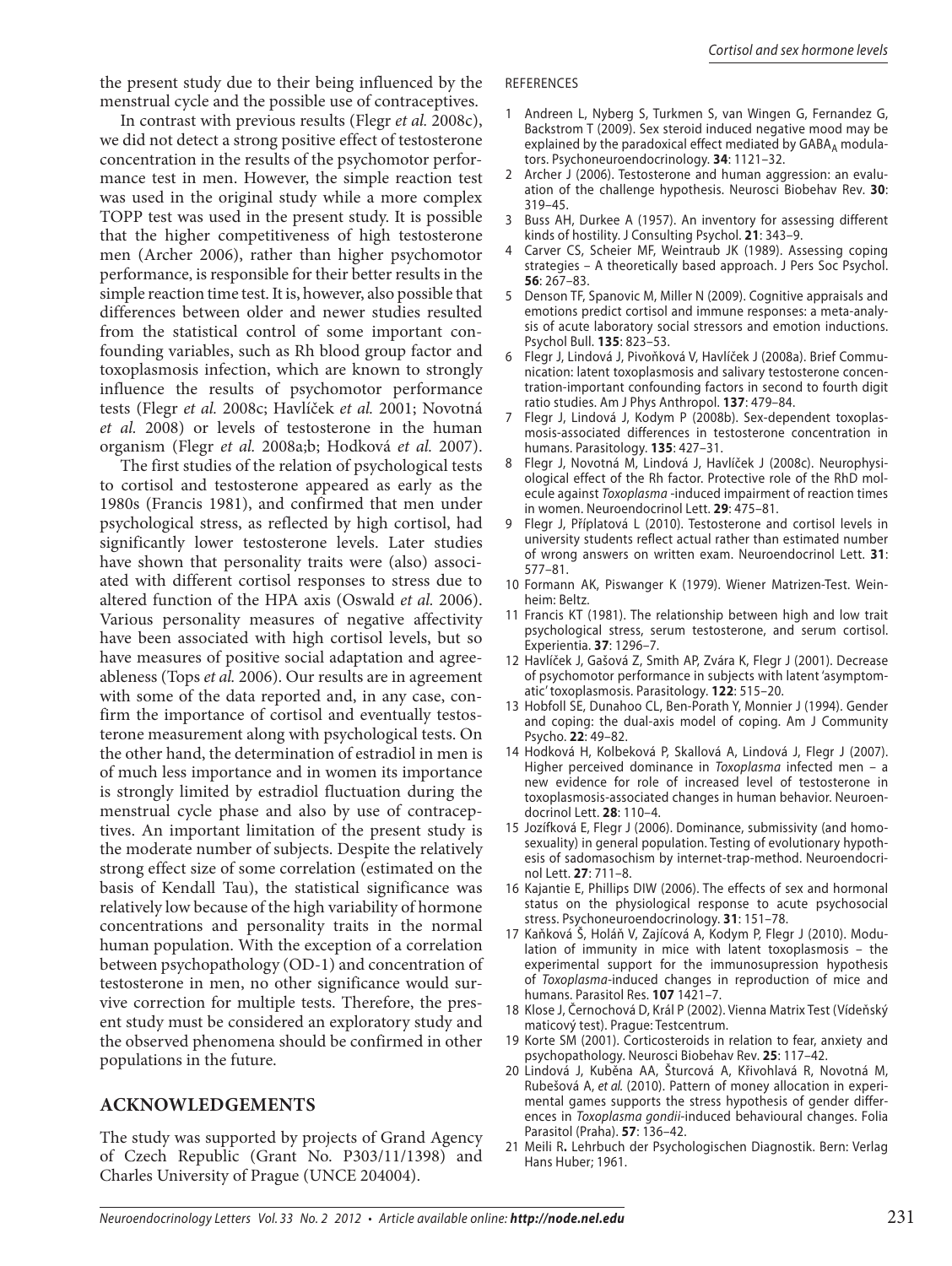- 22 Mikšík O (1991). Dotazníky řady IHAVEZ, SPIDO, SPIDO-MS, VAROS, VAROS-D. Bratislava: Psychodiagnostika.
- 23 Miller GE (2009). In search of integrated specificity: comment on Denson, Spanovic, and Miller (2009). Psychol Bull. **135**: 854–6; discussion 7–8.
- 24 Novotná M, Havlíček J, Smith AP, Kolbeková P, Skallová A, Klose J, et al. (2008). Toxoplasma and reaction time: Role of toxoplasmosis in the origin, preservation and geographical distribution of Rh blood group polymorphism. Parasitology. **135**: 1253–61.
- 25 Oswald LM, Zandi P, Nestadt G, Potash JB, Kalaydjian AE, Wand GS (2006). Relationship between cortisol responses to stress and personality. Neuropsychopharmacology. **31**: 1583–91.
- 26 Otis AS (1954). Otis Quick-Scoring Mental Ability Test, New Edition. Tarrytown-on-Hudson, NY: Word Book Co.
- 27 Rasch G (1960). Probabilistic models for some intelligence and attainment tests. Chicago, IL: MESA Press.
- 28 Raven JC (1947). Advanced progressive matrices. London: Lewis.
- 29 Raven JC (1958a). Advanced progressive matrices (2nd ed.). London: Lewis.
- 30 Raven JC (1958b). Standard progressive matrices. London: Lewis.
- 31 Rosario M, Shinn M, Mørch H, Huckabee CB (1988). Gender differences in coping and social supports: testing socialization and role constraint theories. J Community Psychol. **16**: 55–69.
- 32 Stone AA, Neale JM (1984). New measure of daily coping: Development and preliminary results. J Pers Soc Psychol. **46**: 892–906.
- 33 Svoboda M (1999). Psychological diagnostics of adults (Psychologická diagnostika dospelých). Prague: Portál.
- 34 Tamres LK, Janicki D, Helgeson VS (2002). Sex differences in coping behavior: A meta-analytic review and an examination of relative coping. Pers Soc Psych Rev. **6**: 2–30.
- 35 Taverniers J, Van Ruysseveldt J, Smeets T, von Grumbkow J (2010). High-intensity stress elicits robust cortisol increases, and impairs working memory and visuo-spatial declarative memory in Special Forces candidates: A field experiment. Stress. **13**: 323–33.
- 36 Taylor MK, Sausen KP, Potterat EG, Mujica-Parodi LR, Reis JP, Markham AE, et al. (2007). Stressful military training: endocrine reactivity, performance, and psychological impact. Aviation, space, and environmental medicine. **78**: 1143–9.
- 37 Tops M, Boksem MA, Wester AE, Lorist MM, Meijman TF (2006). Task engagement and the relationships between the errorrelated negativity, agreeableness, behavioral shame proneness and cortisol. Psychoneuroendocrinology. **31**: 847–58.
- 38 Vacíř K (1973). Follow up of decissive processes in time pressure (In Czech: Sledování rozhodovacích procesů v časové tísni) [Doctoral thesis]. Charles University.
- 39 Zimmerman DJ, Choi-Kain LW (2009). The hypothalamic-pituitary-adrenal axis in borderline personality disorder: a review. Harvard review of psychiatry. **17**: 167–83.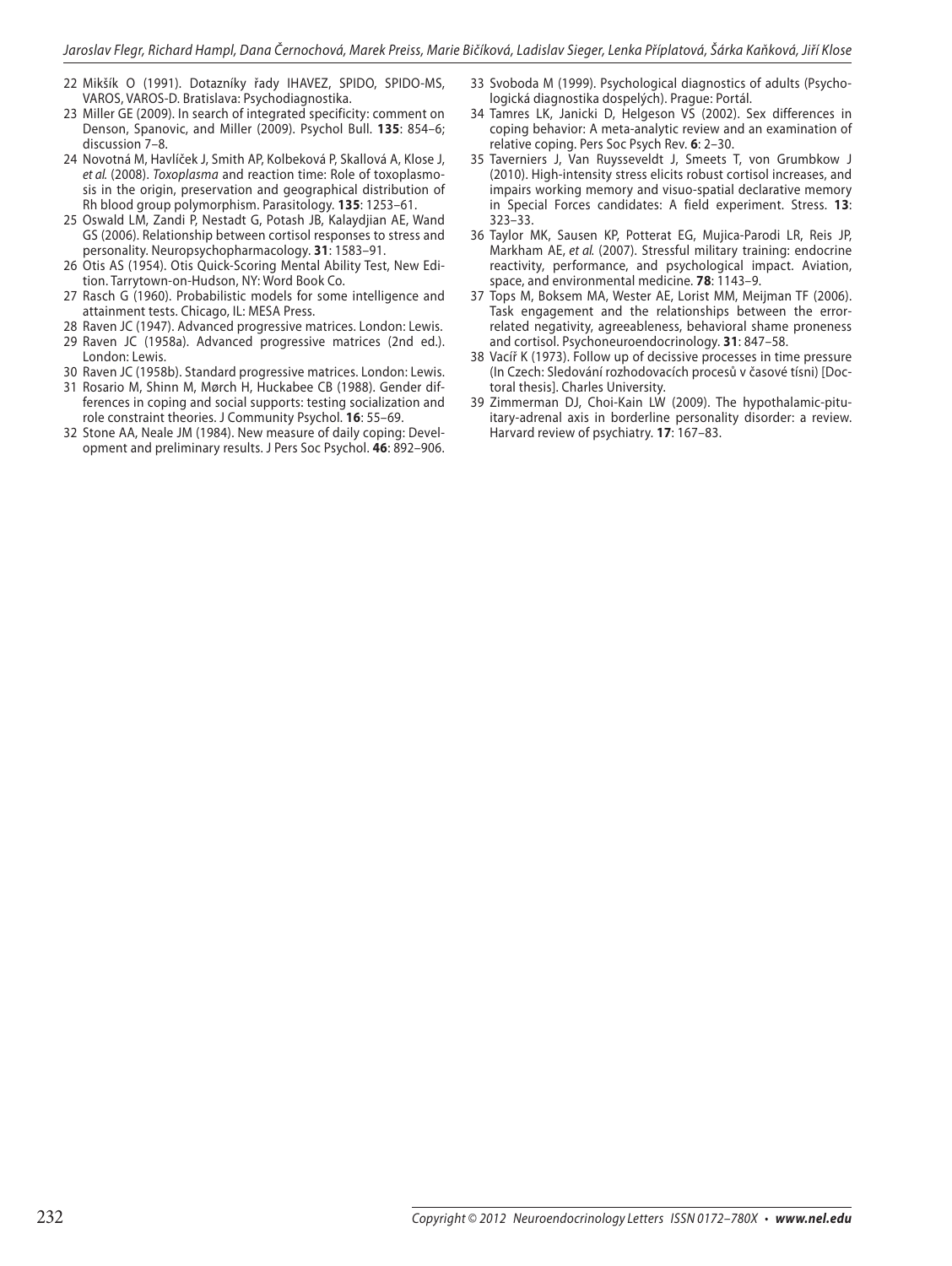# Appendix 1

**The N-70 questionnaire constructed for the assessment of 7 areas of clusters – anxiety (1–10), depression (11–20), phobia (21–30), hysteria (31–40), hypochondria (41–50), psychosomatics symptoms (51–60) and psychastenia (61–70). Subjects are asked to answer 70 questions using a 3-point agreement scale (often- 2, sometimes- 1, never- 0). Scores in each cluster range from 0–30. The total N-70 score is a sum of all clusters.**

- 1. Do you feel anxious when your superior calls you and you don't know why?
- 2. Do you experience uncomfortable inner tension such as if something bad is going to happen?
- 3. In demanding situations, do you feel butterflies in your belly or chest; do you need to go to the toilet more often?
- 4. Do you suffer from stage fright?
- 5. Do you suffer from fear that is unproportional to the situation from which it originates?
- 6. Do you feel like vomiting when expecting trouble?
- 7. Do you comfort eat when you are sad or worried more than other people?
- 8. Do you suffer from indeterminate fear despite having no reason for such worries?
- 9. Do you feel unpleasant thumping of your heart when confronted with a distressing situation?
- 10. Do you suffer from any agitated states when you cannot hold still, you must keep moving or do something without purpose, e. g. chain smoking?
- 11. Have you been lately easily depressed?
- 12. Do you ever feel like you have lost your ability to have fun, revel, or look joyfully to the future?
- 13. Do you think that you are an unhappy person?
- 14. Do you have problems controling tears in harming situations?
- 15. Do you have black thoughts; are you unable to get rid of them?
- 16. Do you feel that your interest in things that you were earlier interested in has decreased because of sad moods?
- 17. Does sadness or joyless mood decrease your working performance?
- 18. Do you have problems to get asleep in the evening because you are unable to get rid of distressing thoughts?
- 19. Do you feel that your friends avoid you though you haven't done them anything bad?
- 20. Have you been experiencing suicidal thoughts lately?
- 21. Do you often have thoughts about you suffering from some severe illness or the possibility of acquiring one?
- 22. Do you suffer from irrational fear in closed spaces?
- 23. Do you have strong fear of heights, are you afraid of fall or when high above is something inside tempting you to jump down?
- 24. Do you suffer from strong anxiety in crowded places?
- 25. Do you suffer from an uneasy feeling that you forgot some of your domestic tasks (such as closing windows, locking doors, switching off lights)?
- 26. Do you often have nonsensical ideas such as to count windows, to walk only on specific cobblestones, or to say inappropriate words in stresful situations?
- 27. Do you often have inappropriate thoughts that you don't agree with and that are difficult to get rid of?
- 28. Do you often have to double check your previous tasks to get calm and to be reassured that you did them right?
- 29. Do you get severely out of balance when your daily habits are disturbed?
- 30. Do you think that you are a perfectionist? Do you hate when something is done imprecisely or if there is not absolute order around you?
- 31. Do you feel like fainting when you are strongly keyed up?
- 32. Do you feel good when you are the center of attention?
- 33. Do you feel pins and needles or loss of sensitivity in some places when you are strongly keyed up?
- 34. Do you have problems to control your limbs because of strong excitement?
- 35. Do you feel that you can't stop yourself when you are upset despite unconsciously feeling that you are acting wrongly?
- 36. Are you ever unable to talk as if your tongue is numb in unpleasant situations?
- 37. Do you like dramatic situations when you have a chance to show off?
- 38. Do you have spasms in your limbs during conflict situations?
- 39. Do you ever feel that you have tendencies to sham and pretend?
- 40. Do you ever deceive other people to achieve your own goals?
- 41. Do you often feel ill?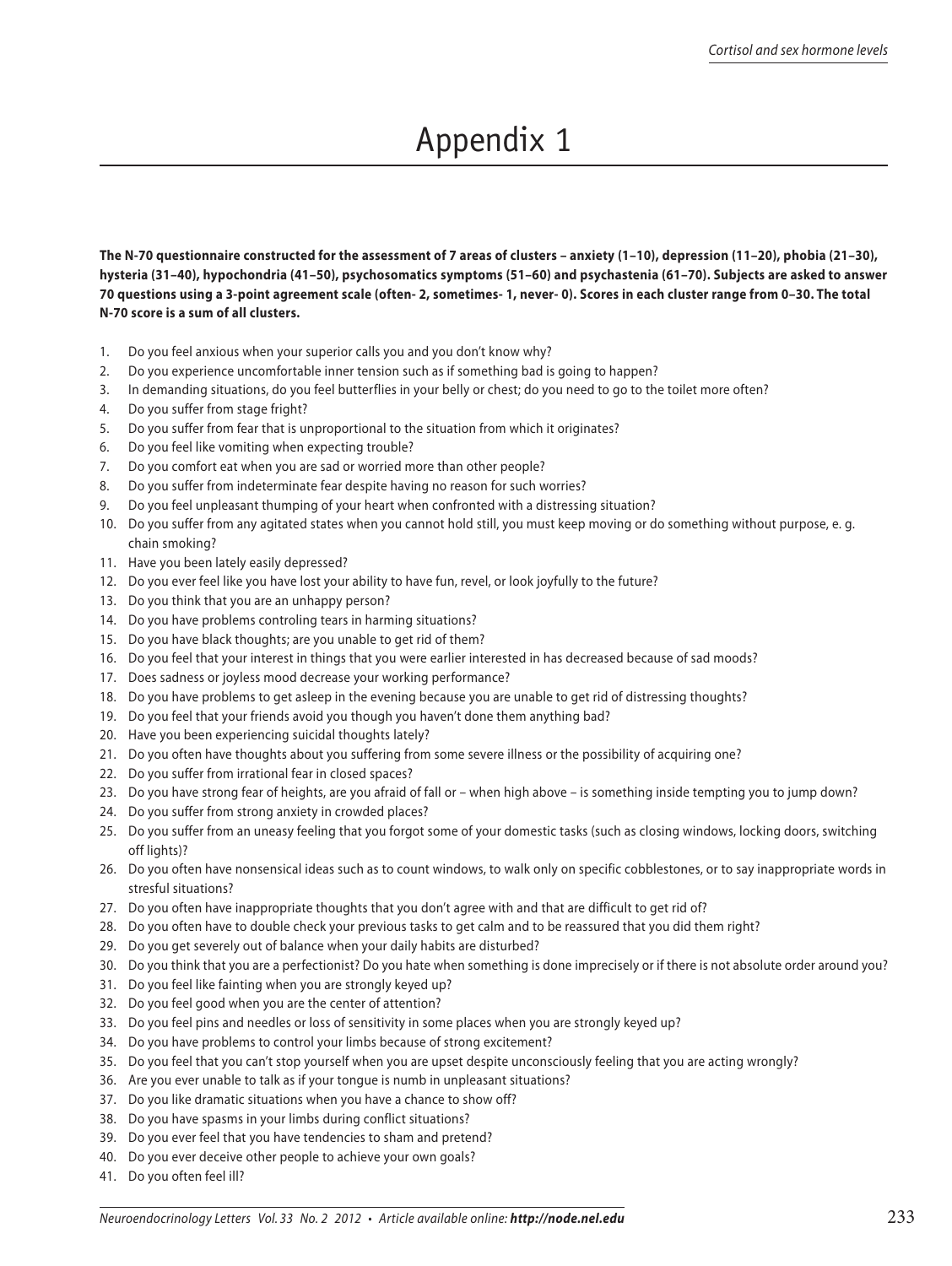## Appendix 1 *cont.*

- 42. Do you obsess over health problems?
- 43. Do you often visit a physician even with minor problems?
- 44. Do you check your body temperature, pulse, face in mirror etc. when feeling sick?
- 45. Do you try to educate yourself when diagnosed with a health problem (by reading popular medical articles or books)?
- 46. Are you always well aware of the hidden propaganda in things you read?
- 47. Do you suffer from indigestion?
- 48. Do you have diarrhea or constipation?
- 49. Do you ever suffer from a general feeling of pain or discomfort in your muscles or joints?
- 50. Do you confide your problems to your acquaintances and/or friends?
- 51. Do you suffer from full body excess sweating or sweating of your hands and/or feet?
- 52. Do you suffer from headaches?
- 53. Do you feel like your heart sometimes skips a beat?
- 54. Does your heart flutter or start to race easily in demanding situations?
- 55. Do you blush easily?
- 56. Do you always feel cold?
- 57. Do you feel that you have difficulties with breathing even when relaxing?
- 58. Do you suffer from vertigo or dizziness?
- 59. Do you feel like vomiting when you see something disgusting or if you hear someone talking about detestable things?
- 60. Do you feel nauseous before common dental or medical interventions and minor surgical procedures?
- 61. Do you suffer from inner disquiet, tension, or restlessness?
- 62. Do you think that your memory isn't as good as it was?
- 63. Do you think that you are less tolerant to noise and rush in your surroundings lately?
- 64. Do you feel weariness and exhaustion that doesn't correspond with your working load?
- 65. Do you feel very weak (like after suffering longterm ilness)?
- 66. Do you feel that your sexual appetite is diminishing, do you have problems in sexual intercourse that you didn't have before?
- 67. Do you have a short fuse, do nonessential things that get you out of balance?
- 68. Do you feel that you don't work as effectively as before and that your performance is worsening despite all your efforts?
- 69. Do you tire more quickly than before?
- 70. Do you sleep badly; do you wake up feeling that sleep didn't refresh you?